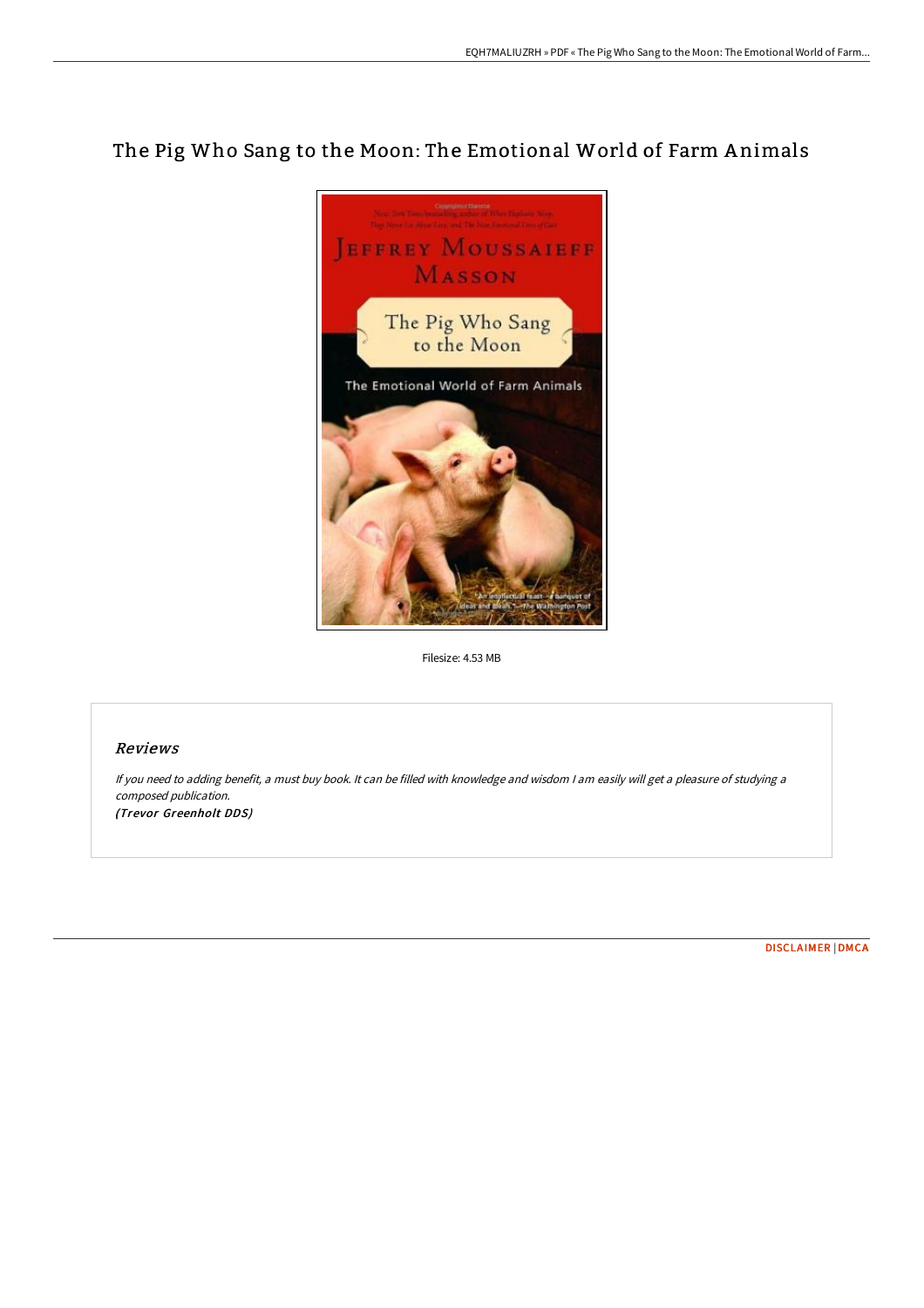## THE PIG WHO SANG TO THE MOON: THE EMOTIONAL WORLD OF FARM ANIMALS



To save The Pig Who Sang to the Moon: The Emotional World of Farm Animals eBook, make sure you refer to the link beneath and download the ebook or get access to additional information which are related to THE PIG WHO SANG TO THE MOON: THE EMOTIONAL WORLD OF FARM ANIMALS ebook.

Random House USA Inc, United States, 2004. Paperback. Book Condition: New. Reprint. 200 x 132 mm. Language: English . Brand New Book. Jeffrey Moussaieff Masson s groundbreaking bestseller, When Elephants Weep, was the first book since Darwin s time to explore emotions in the animal kingdom, particularly from animals in the wild. Now, he focuses exclusively on the contained world of the farm animal, revealing startling, irrefutable evidence that barnyard creatures have feelings too, even consciousness. Weaving history, literature, anecdotes, scientific studies, and Masson s own vivid experiences observing pigs, cows, sheep, goats, and chickens over the course of five years, this important book at last gives voice, meaning, and dignity to these gentle beasts that are bred to be milked, shorn, butchered, and eaten. Can we ever know what makes an animal happy? Many animal behaviorists say no. But Jeffrey Masson has a different view: An animal is happy if it can live according to its own nature. Farm animals suffer greatly in this regard. Chickens, for instance, like to perch in trees at night, to avoid predators and to nestle with friends. The obvious conclusion: They cannot be happy when confined twenty to a cage. From field and barn, to pen and coop, Masson bears witness to the emotions and intelligence of these remarkable farm animals, each unique with distinct qualities. Curious, intelligent, self-reliant-many will find it hard to believe that these attributes describe a pig. In fact, there is much that humans share with pigs. They dream, know their names, and can see colors. Mother cows mourn the loss of their calves when their babies are taken away to slaughter. Given a choice between food that is nutritious or lacking in minerals, sheep will select the former, balancing their diet and correcting the deficiency. Goats display quite...

B Read The Pig Who Sang to the Moon: The [Emotional](http://albedo.media/the-pig-who-sang-to-the-moon-the-emotional-world-2.html) World of Farm Animals Online  $\blacksquare$ Download PDF The Pig Who Sang to the Moon: The [Emotional](http://albedo.media/the-pig-who-sang-to-the-moon-the-emotional-world-2.html) World of Farm Animals